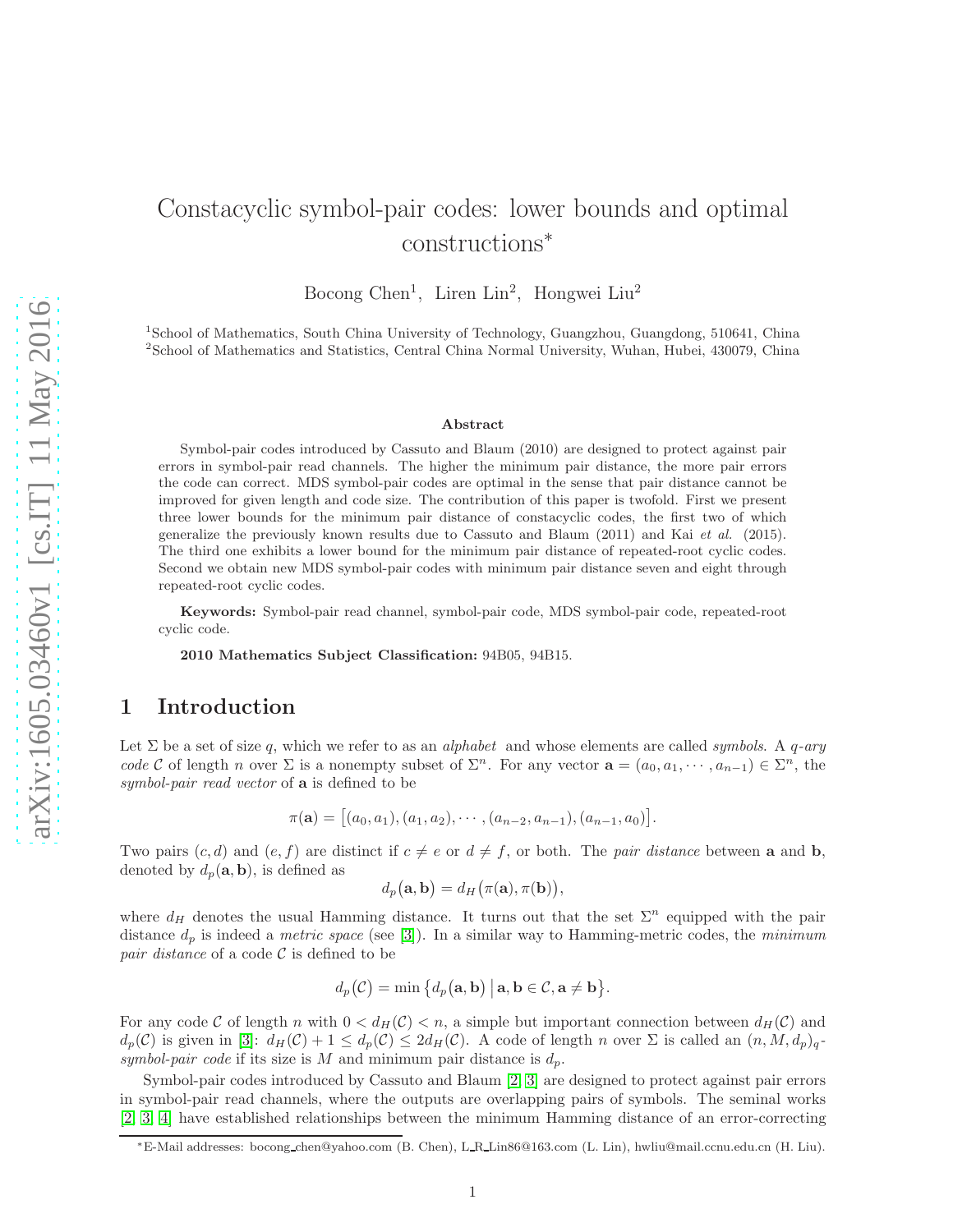code and the minimum pair distance, have found methods for code constructions and decoding, and have obtained lower and upper bounds on code sizes. It was shown in [\[3\]](#page-8-0) that if a code has minimum pair distance  $d_p$  then it can correct up to  $\lfloor (d_p - 1)/2 \rfloor$  symbol-pair errors. For this reason, it is desirable to construct symbol-pair codes having a large minimum pair distance.

For a fixed code length n, it would certainly be nice if both the code size  $M$  (which is a measure of the efficiency of the code) and the minimum pair distance  $d_p$  could be as large as possible. However, as in the Hamming-metric case, these two parameters are restricted each other for any fixed length. The Singleton-type Bound for symbol-pair codes relates the parameters n, M and  $d_p$  (see [\[6,](#page-8-3) Theorem 2.1]): If C is an  $(n, M, d_p)_q$ -symbol-pair code with  $q \ge 2$  and  $2 \le d_p \le n$ , then

<span id="page-1-0"></span>
$$
M \le q^{n-d_p+2}.\tag{1.1}
$$

A symbol-pair code for which equality holds in [\(1.1\)](#page-1-0) is said to be maximum distance separable (MDS). In this case, the code size M is fully determined by  $n, d_p$  and q. Following [\[6\]](#page-8-3), we use  $(n, d_p)_q$  to denote an MDS symbol-pair code of length n over  $\Sigma$  with minimum pair distance  $d_p$  and size  $M = q^{n-d_p+2}$ . MDS symbol-pair codes are optimal in the sense that no code of length n with M codewords has a larger minimum pair distance than an MDS symbol-pair code with parameters  $n$  and  $M$ . Constructing MDS symbol-pair codes is thus of significance in theory and practice.

Cassuto and Blaum [\[3\]](#page-8-0) studied how the class of cyclic codes can be exploited as a framework for symbol-pair codes. Combining the discrete Fourier transform (DFT) with the BCH Bound, [\[3,](#page-8-0) Theorem 10] showed that if the generator polynomial of a simple-root  $[n, k, d_H]$  cyclic code has at least  $d_H$  roots (in some extension field over  $\mathbb{F}_q$ ), then the minimum pair distance of the code is at least  $d_H + 2$ . Using the Hartmann-Tzeng Bound, this lower bound was improved to  $d_H + 3$  when the code length n is a prime number and a constraint condition on  $n, k$  and  $d_H$  is assumed (see [\[3,](#page-8-0) Theorem 11]). In a follow-up paper [\[12\]](#page-8-4), Kai *et al.* showed that [\[3,](#page-8-0) Theorem 10] can be generalized to simple-root constacyclic codes: If the generator polynomial of a simple-root  $[n, k, d_H]$  constacyclic code has at least  $d_H$  roots, then the minimum pair distance of the code is at least  $d_H + 2$  (see [\[12,](#page-8-4) Lemma 4.1]). Recently, Yaakobi *et al.* [\[13,](#page-8-5) Theorem 4] obtained an elegant result on the minimum pair distance of binary cyclic codes: If C is a binary cyclic code of dimension greater than one, then  $d_p(\mathcal{C}) \geq d_H(\mathcal{C}) + \lceil \frac{d_H(\mathcal{C})}{2} \rceil$ .

After establishing the Singleton Bound  $(1.1)$  for symbol-pair codes, Chee *et al.* [\[6,](#page-8-3) [7\]](#page-8-6) employed various methods to construct MDS symbol-pair codes, including the use of classical MDS codes, interleaving method of Cassuto and Blaum [\[3\]](#page-8-0), and eulerian graphs of certain girth, etc. It is worth noting that in contrast with all known classical MDS codes, of which the lengths are so small with respect to the alphabet size, MDS symbol-pair codes can have relatively large code length (see [\[6\]](#page-8-3)). In the light of the Singleton Bound [\(1.1\)](#page-1-0) and [\[12,](#page-8-4) Lemma 4.1], Kai et al. [\[12\]](#page-8-4) used almost MDS constacyclic codes to construct MDS symbol-pair codes; several classes of almost MDS constacyclic codes with minimum Hamming distance three or four are constructed, and, consequently, MDS symbol-pair codes with minimum pair distance five or six are obtained.

The aforementioned works lead us to the study of lower bounds for the minimum pair distance of constacyclic codes and constructions of MDS symbol-pair codes. The contribution of this paper is twofold. First we present three lower bounds for the minimum pair distance of constacyclic codes, the first two of which generalize the previously known results [\[3,](#page-8-0) Theorem 10], [\[3,](#page-8-0) Theorem 11] and [\[12,](#page-8-4) Lemma 4.1]. The third one exhibits a lower bound for the minimum pair distance of repeated-root cyclic codes. Second we construct new MDS symbol-pair codes with minimum pair distance seven and eight by using repeated-root cyclic codes. More precisely, we summarize our results as follows.

Thereafter,  $\mathbb{F}_q$  denotes a finite field of size q, where q is a power of a prime number p. Let  $n > 1$  be a positive integer  $(n \text{ and } p \text{ are not necessarily co-prime}).$ 

<span id="page-1-1"></span>**Theorem 1.1.** Let C be an  $[n, k, d_H]$  constacyclic code over  $\mathbb{F}_q$  with  $2 \leq d_H < n$ . Then we have the following.

- (1)  $d_p(\mathcal{C}) \geq d_H + 2$  if and only if  $\mathcal C$  is not an MDS code, i.e.,  $k < n-d_H+1$ . Equivalently,  $d_p(\mathcal{C}) = d_H + 1$ if and only if C is an MDS code, i.e.,  $k = n - d_H + 1$ .
- (2) If  $k > 1$  and  $n d_H \geq 2k 1$ , then  $d_p(\mathcal{C}) \geq d_H + 3$ .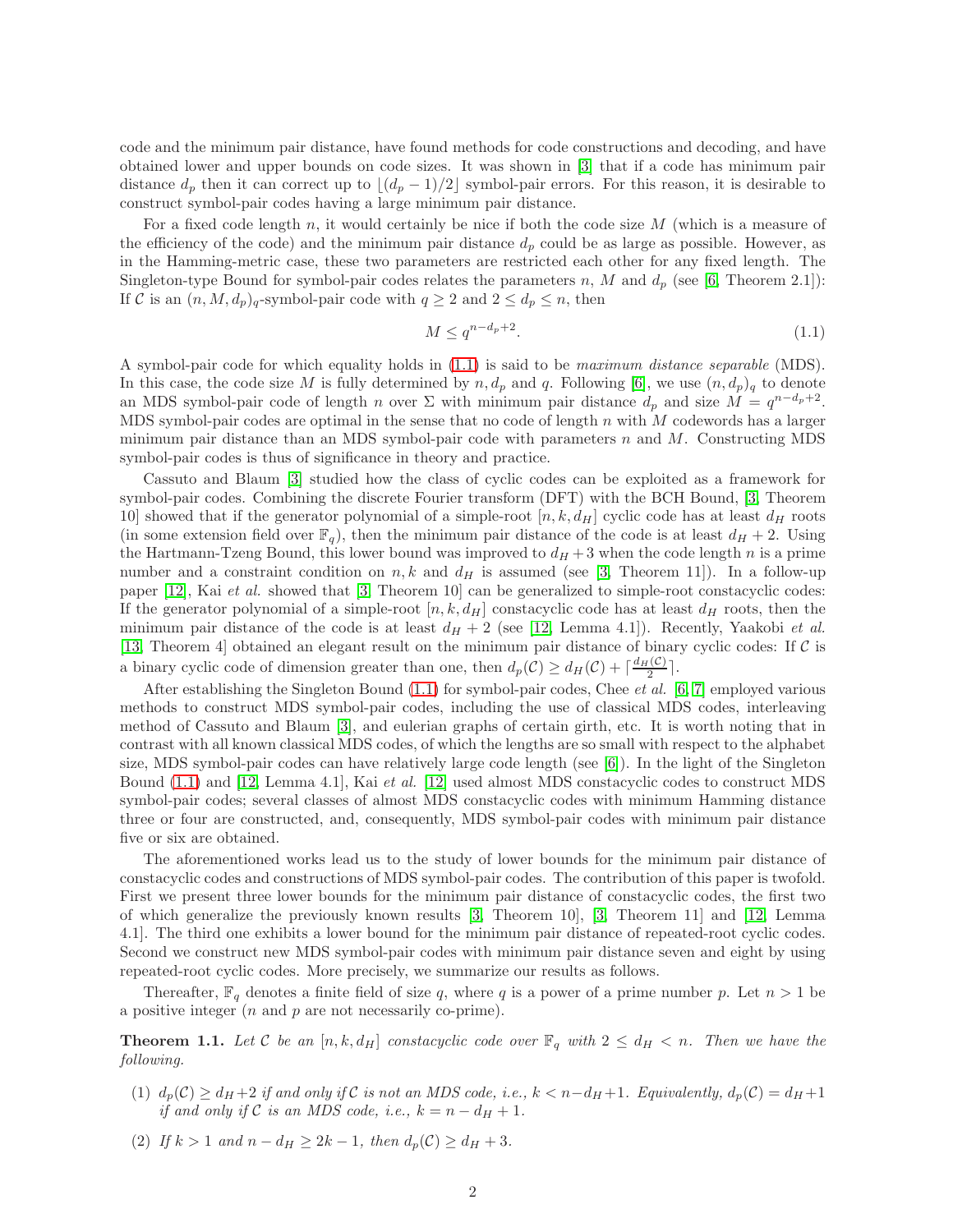<span id="page-2-0"></span>**Theorem 1.2.** Let  $D$  be a nonzero  $[\ell p^e, k, d_H]$  repeated-root cyclic code over  $\mathbb{F}_q$  with generator polynomial  $g(x)$ , where  $\ell > 1$  is a positive integer co-prime to p and e is a positive integer. If  $d_H(\mathcal{D})$  is a prime number and if one of the following two conditions is satisfied

- (1)  $\ell < d_H(\mathcal{D}) < \ell p^e k$ ;
- (2)  $x^{\ell} 1$  is a divisor of  $g(x)$  and  $2 < d_H(\mathcal{D}) < \ell p^e k$ ,

then  $d_p(\mathcal{D}) \geq d_{H}(\mathcal{D}) + 3$ .

At this point we make several remarks. The first part of Theorem [1.1](#page-1-1) extends [\[3,](#page-8-0) Theorem 10] and [\[12,](#page-8-4) Lemma 4.1] in two directions: First we improve the results by giving a necessary and sufficient condition. Second we do not require that  $gcd(n, q) = 1$ .

We make a comparison between [\[3,](#page-8-0) Theorem 11] and the second part of Theorem [1.1.](#page-1-1) [3, Theorem 11] says that if a q-ary  $[n, k, d_H]$  simple-root cyclic code with prime length n satisfies  $n - d_H \geq 2k - 2$ , then the minimum pair distance of the code is at least  $d_H + 3$ . The second part of Theorem [1.1](#page-1-1) removes the prime-length constraint and the simple-root requirement; if  $n-d_H$  is odd, the conditions  $n-d_H \geq 2k-1$ and  $n - d_H \geq 2k - 2$  coincide; otherwise, the two conditions are equivalent to  $k \leq (n - d_H)/2$  and  $k \leq (n - d_H)/2 + 1$  respectively.

Using Theorems [1.1](#page-1-1) and [1.2,](#page-2-0) we obtain the following new MDS symbol-pair codes.

<span id="page-2-1"></span>Theorem 1.3. The following hold.

- (1) Let  $p > 5$  be an odd prime number. Then there exists an MDS  $(3p, 7)_p$ -symbol-pair code.
- (2) Let p be an odd prime number such that 3 is a divisor of  $p-1$ . Then there exists an MDS  $(3p, 8)_p$ symbol-pair code.
- (3) Let  $p \geq 5$  be an odd prime number. Then there exists an MDS  $(3p, 6)_p$ -symbol-pair code.
- (4) Let  $q \geq 3$  be a prime power and let  $n \geq q+4$  be a divisor of  $q^2-1$ . Then there exists an MDS  $(n,6)<sub>q</sub>$ -symbol-pair code.

Note that [\[12,](#page-8-4) Theorem 4.3] asserts that there exists an MDS  $(n,5)$ <sub>q</sub>-symbol-pair code if  $n > q + 1$ is a divisor of  $q^2 - 1$ . The fourth part of Theorem [1.3](#page-2-1) shows that the minimum pair distance 5 can be increased to 6.

This paper is organized as follows. Basic notations and results about constacyclic codes and repeatedroot cyclic codes are provided in Section [2.](#page-2-2) The proofs of Theorems [1.1](#page-1-1) and [1.2,](#page-2-0) together with some corollaries and examples, are presented in Section [3.](#page-3-0) The proof of Theorem [1.3](#page-2-1) is given in Section [4.](#page-5-0)

#### <span id="page-2-2"></span>2 Preliminaries

In this section, basic notations and results about constacyclic codes and repeated-root cyclic codes are provided. The result [\[5,](#page-8-7) Theorem 1] plays an important role in the proof of Theorems [1.2](#page-2-0) and [1.3,](#page-2-1) which provides an effective way to determine the minimum Hamming distance of repeated-root cyclic codes.

A code C of length n over  $\mathbb{F}_q$  is a nonempty subset of  $\mathbb{F}_q^n$ . If, in addition, C is a linear subspace over  $\mathbb{F}_q$  of  $\mathbb{F}_q^n$ , then C is called a *linear code*. A linear code C of length n, dimension k and minimum Hamming distance  $d_H$  over  $\mathbb{F}_q$  is often called a q-ary  $[n, k, d_H]$  code. Given a nonzero element  $\lambda$  of  $\mathbb{F}_q$ , the  $\lambda$ -constacyclic shift  $\tau_{\lambda}$  on  $\mathbb{F}_q^n$  is the shift

$$
\tau_{\lambda}((x_0,x_1,\ldots,x_{n-1}))=(\lambda x_{n-1},x_0,x_1,\ldots,x_{n-2}).
$$

A linear code C is said to be  $\lambda$ -constacyclic if C is a  $\tau_{\lambda}$ -invariant subspace of  $\mathbb{F}_q^n$ , i.e.,  $\tau_{\lambda}(\mathcal{C}) = \mathcal{C}$ . In particular, it is just the usual cyclic code when  $\lambda = 1$ . In studying constacyclic codes of length n, it is convenient to label the coordinate positions as  $0, 1, \dots, n-1$ . Since a constacyclic code of length n contains all  $n$  constacyclic shifts of any codeword, it is convenient to think of the coordinate positions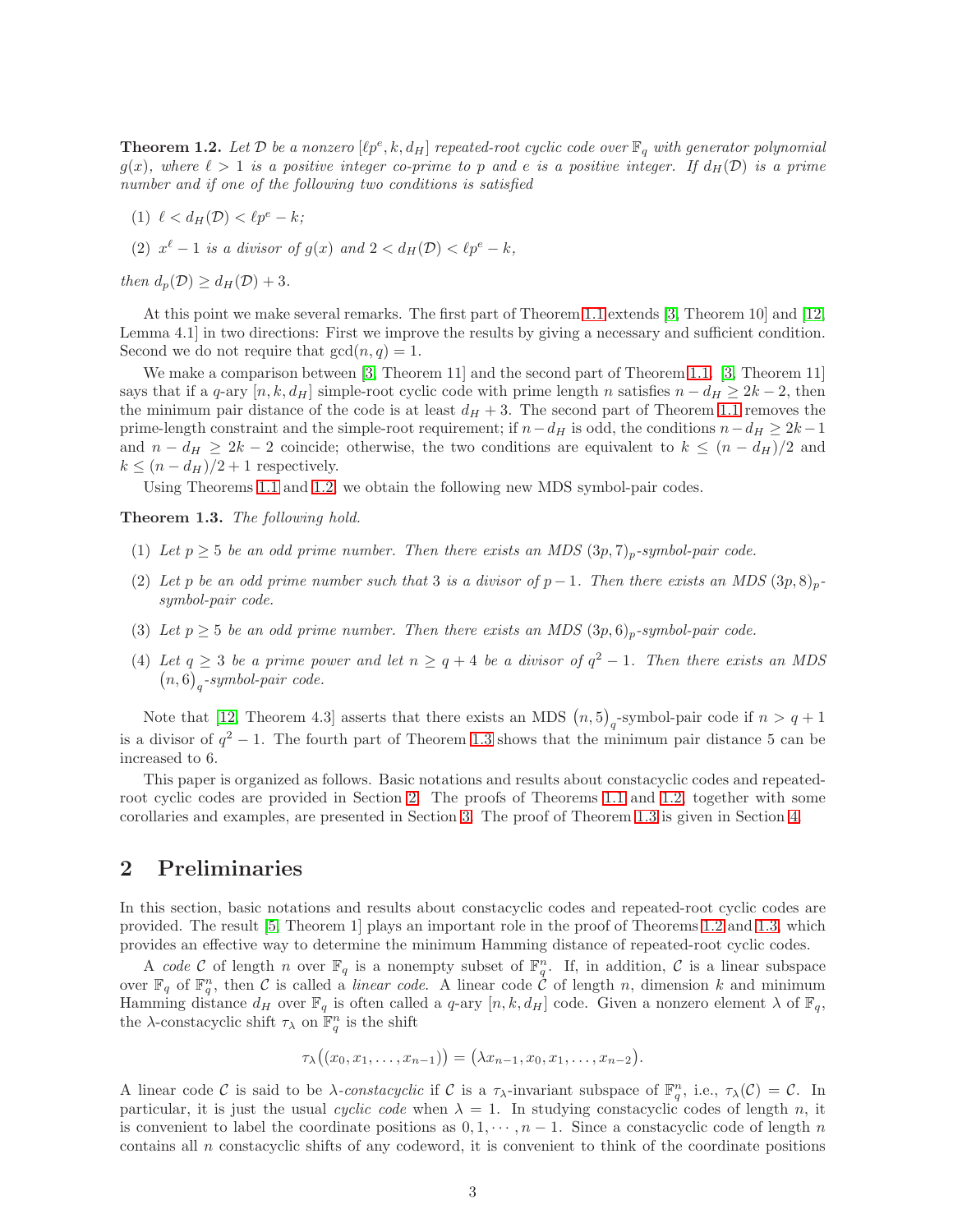cyclically where, once you reach  $n-1$ , you begin again with coordinate 0. When we speak of consecutive coordinates, we will always mean consecutive in that cyclical sense.

Each codeword  $\mathbf{c} = (c_0, c_1, \dots, c_{n-1}) \in \mathcal{C}$  is customarily identified with its polynomial representation  $c(x) = c_0 + c_1 x + \cdots + c_{n-1} x^{n-1}$ . Any code C is then in turn identified with the set of all polynomial representations of its codewords. In this way, a linear code C is  $\lambda$ -constacyclic if and only if it is an ideal of the quotient ring  $\mathbb{F}_q[x]/\langle x^n - \lambda \rangle$  (e.g., see [\[8\]](#page-8-8)). It follows that a unique monic divisor  $g(x) \in \mathbb{F}_q[x]$  of  $x^{n} - \lambda$  can be found such that  $\mathcal{C} = \langle g(x) \rangle = \{ f(x)g(x) \pmod{x^{n} - \lambda} \mid f(x) \in \mathbb{F}_{q}[x] \}$ . The polynomial  $g(x)$  is called the *generator polynomial* of C, in which case C has dimension k precisely when the degree of  $g(x)$  is  $n - k$ .

Generally, constacyclic codes over finite fields can be divided into two classes: simple-root constacyclic codes, if the code lengths are co-prime to the characteristic of the field; otherwise, we have the so-called repeated-root constacyclic codes. Most of studies on constacyclic codes in the literature are focused on the simple-root case, which essentially guarantees that every root of  $x<sup>n</sup> - \lambda$  has multiplicity one. Simpleroot constacyclic codes are thus can be characterized by their defining sets (e.g., see [\[9\]](#page-8-9) or [\[11\]](#page-8-10)). The BCH Bound and the Hartmann-Tzeng Bound for simple-root cyclic codes (e.g., see [\[10\]](#page-8-11)) are based on consecutive sequences of roots of the generator polynomial.

In contrast to the simple-root case, repeated-root constacyclic codes are no longer characterized by sets of zeros. Castagnoli et al. [\[5,](#page-8-7) Theorem 1] determined the minimum Hamming distance of repeatedroot cyclic codes by using polynomial algebra; it is showed that the minimum Hamming distance of a repeated-root cyclic code  $\mathcal D$  can be expressed in terms of  $d_H(\bar{\mathcal D}_t)$ , where  $\bar{\mathcal D}_t$  are simple-root cyclic codes fully determined by  $D$ . To include [\[5,](#page-8-7) Theorem 1], we first introduce the following notation. Let  $\mathcal{D} = \langle g(x) \rangle$  be a repeated-root cyclic code of length  $\ell p^e$  over  $\mathbb{F}_q$ , where  $\ell > 1$  is a positive integer such that  $gcd(\ell, p) = 1$  and e is a positive integer. Suppose

$$
g(x) = \prod_{i=1}^{s} m_i(x)^{e_i}
$$

is the factorization of  $g(x)$  into distinct monic irreducible polynomials  $m_i(x) \in \mathbb{F}_q[x]$  of multiplicity  $e_i$ . Fix a value  $t, 0 \le t \le p^e - 1$ ;  $\overline{\mathcal{D}}_t$  is defined to be a (simple-root) cyclic code of length  $\ell$  over  $\mathbb{F}_q$  with generator polynomial  $g_t(x)$  as the product of those irreducible factors  $m_i(x)$  of  $g(x)$  that occur with multiplicity  $e_i > t$ . If this product turns out to be  $x^{\ell} - 1$ , then  $\bar{\mathcal{D}}_t$  contains only the all-zero codeword and we set  $d_H(\overline{\mathcal{D}}_t) = \infty$ . If all  $e_i$   $(1 \leq i \leq s)$  satisfy  $e_i \leq t$ , then, by way of convention,  $g_t(x) = 1$  and  $d_H(\overline{\mathcal{D}}_t) = 1$ . The next result is an immediate consequence of [\[5,](#page-8-7) Lemma 1] and [\[5,](#page-8-7) Theorem 1].

<span id="page-3-2"></span>**Lemma 2.1.** Let  $\mathcal{D} = \langle g(x) \rangle$  be a repeated-root cyclic code of length  $\ell p^e$  over  $\mathbb{F}_q$ , where  $\ell > 1$  is a positive integer such that  $gcd(\ell, p) = 1$  and e is a positive integer. Then

$$
d_H(\mathcal{D}) = \min \left\{ P_t \cdot d_H(\bar{\mathcal{D}}_t) \, \middle| \, 0 \le t \le p^e - 1 \right\}
$$

where

<span id="page-3-1"></span>
$$
P_t = \prod_i (t_i + 1) \tag{2.1}
$$

<span id="page-3-0"></span>with  $t_i$ 's being the coefficients of the radix-p expansion of  $t$ .

### 3 Proofs of Theorems [1.1](#page-1-1) and [1.2](#page-2-0)

The proof of Theorem [1.1](#page-1-1) is given below.

**Proof of Theorem [1.1.](#page-1-1)** To prove (1), we first observe that  $d_p(\mathcal{C}) \geq d_H + 1$  since the minimum Hamming distance of C satisfies  $2 \le d_H < n$ . We will show that  $d_p(\mathcal{C}) = d_H + 1$  if and only if  $k = n - d_H + 1$ . To this end, we claim that  $d_p(\mathcal{C}) = d_H + 1$  precisely when  $\mathcal C$  has a codeword with Hamming weight  $d_H$  in the form

$$
(a_{i_1}, a_{i_2}, \cdots, a_{i_d}, 0, \cdots, 0),
$$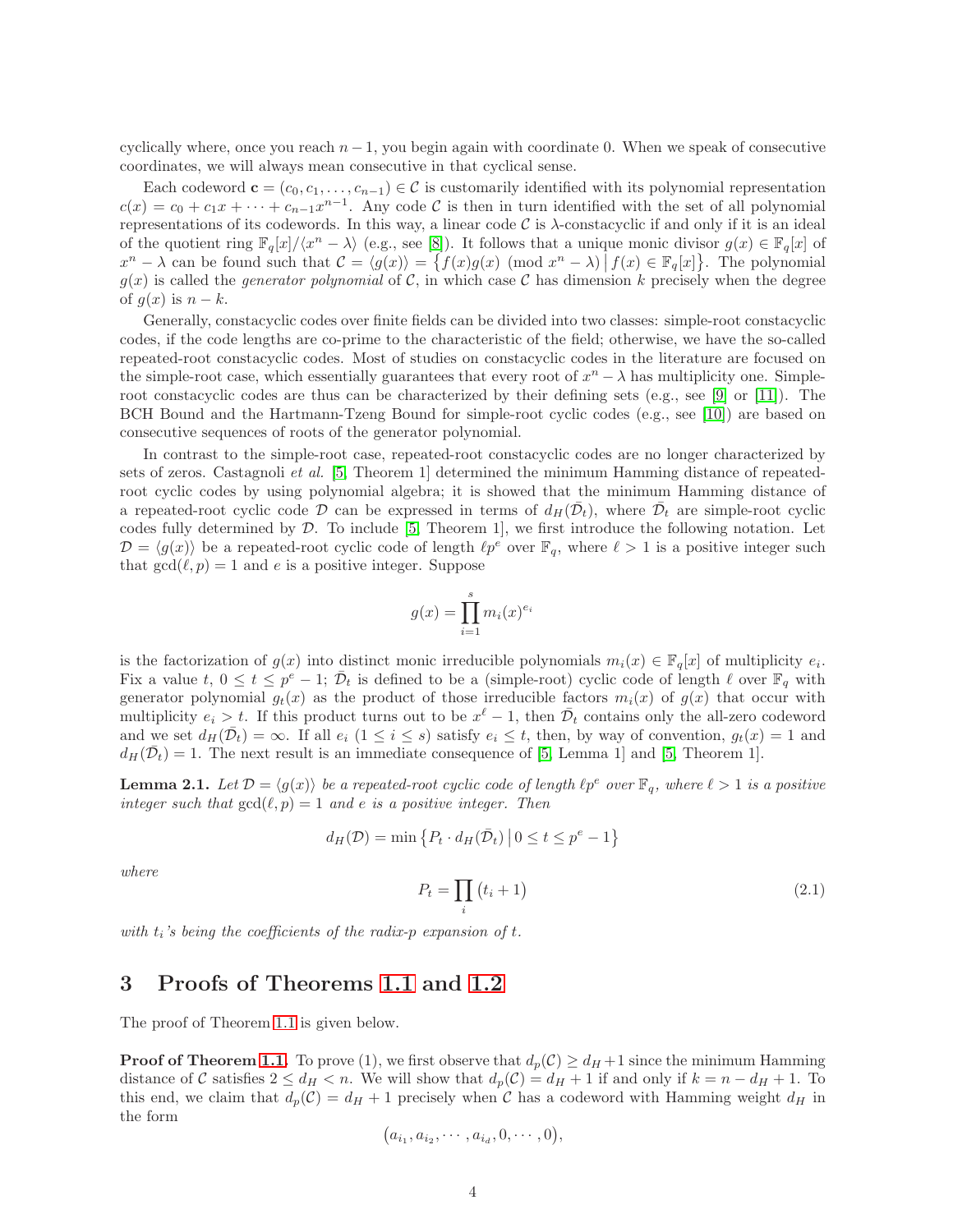where  $a_{i_j}$  are nonzero elements of  $\mathbb{F}_q$  for  $1 \leq j \leq d$  (here,  $d_H$  is denoted by d for short). Indeed, it is clear that  $d_p(\mathcal{C}) = d_H + 1$  if and only if there exists a codeword  $\mathbf{c} \in \mathcal{C}$  such that  $w_H(\mathbf{c}) = d_H$  and the  $d_H$ nonzero terms appear with consecutive coordinates; applying the  $\lambda$ -constacyclic shift a certain number of times on **c** if necessary, **c** is then converted to the form  $(a_{i_1}, \dots, a_{i_d}, 0, \dots, 0)$ , as claimed.

If C is an MDS code, namely  $k = n - d_H + 1$ , then  $d_p(\mathcal{C}) = d_H + 1$ . For the converse, let  $H =$  $(\mathbf{h}_1, \dots, \mathbf{h}_n)$  be a parity-check matrix for C, where  $\mathbf{h}_i$   $(1 \leq i \leq n)$  are the columns of H. Suppose  $d_p(\mathcal{C})$  $d+1$ , then there exists a codeword  $\mathbf{c} = (a_{i_1}, \dots, a_{i_d}, 0, \dots, 0) \in \mathcal{C}$ , as claimed in the preceding paragraph. Hence,  $a_{i_1} \mathbf{h}_1 + \cdots + a_{i_d} \mathbf{h}_d = 0$ , which implies that the dth column  $\mathbf{h}_d$  lies in the  $(d-1)$ -dimensional subspace of  $\mathbb{F}_q^{n-k}$  spanned by  $\mathbf{h}_1, \mathbf{h}_2, \cdots, \mathbf{h}_{d-1}$ , say  $V = \langle \mathbf{h}_1, \cdots, \mathbf{h}_{d-1} \rangle$ . Using the  $\lambda$ -constacyclic shift on c, it follows that  $(0, a_{i_1}, \cdots, a_{i_d}, 0, \cdots, 0)$  is also a codeword of C. Therefore,  $a_{i_1} \mathbf{h}_2 + \cdots + a_{i_d} \mathbf{h}_{d+1} = 0$ . This leads to  $\mathbf{h}_{d+1} \in V$ . We can continue in this fashion and eventually obtain that the dimension of the vector space generated by the columns of H is exactly equal to  $d_H - 1$ . However, H is a full row-rank matrix of size  $(n - k) \times n$ , which forces  $n - k = d<sub>H</sub> - 1$ . This completes the proof of (1).

The proof of Theorem  $1.1(2)$  needs the following corollary. Using essentially identical arguments to the proof Theorem  $1.1(1)$ , we have the following result.

<span id="page-4-0"></span>**Corollary 3.1.** Let C be an  $[n, k, d_H]$  constacyclic code over  $\mathbb{F}_q$  with  $2 \leq d_H < n$ . If C contains a codeword, of which the Hamming weight is  $d_H + 1$ , such that the  $d_H + 1$  nonzero terms appear with consecutive coordinates, then  $n - d_H \leq k$ .

Now we continue to give the proof of Theorem [1.1\(](#page-1-1)2). Since the parameters of C satisfy  $n-d_H \geq 2k-1$ , it follows from Theorem [1.1\(](#page-1-1)1) that  $d_p(\mathcal{C}) \geq d_H + 2$ . In order to prove  $d_p(\mathcal{C}) \geq d_H + 3$ , it suffices to show that there are no codewords of C with Hamming weight  $d_H + 1$  such that the  $d_H + 1$  nonzero terms appear with consecutive coordinates, and that there are no codewords of  $\mathcal C$  with Hamming weight  $d_H$  in the form  $(a, 0_r, b, 0_s)$ , where a, b are row vectors with all the entries of a, b being nonzero,  $0_r$  and  $0_s$ are all-zero row vectors of lengths r and s respectively.

From  $k > 1$  and  $n - d_H \geq 2k - 1$ , we see that  $n - d_H > k$ . Using Corollary [3.1,](#page-4-0) we are left to show that there are no codewords of C with Hamming weight  $d_H$  in the form  $(a, 0_r, b, 0_s)$ . Suppose otherwise that  $\mathbf{c} = (\mathbf{a}, \mathbf{0}_r, \mathbf{b}, \mathbf{0}_s) \in \mathcal{C}$  with  $w_H(\mathbf{c}) = d_H$ . We will derive a contradiction. Let  $g(x)$  be the generator polynomial of C. Then there exists a unique polynomial  $u(x)$  with deg  $u(x) \leq k-1$  such that  $u(x)g(x) = c(x) = (a, 0, b, 0, c)$ . If  $s \ge k$ , then the degree of  $c(x)$  is at most  $n - k - 1$ . This is impossible because the degree of  $g(x)$  is  $n - k$ . We thus conclude that  $s \leq k - 1$ . Similar reasoning yields  $r \leq k - 1$ . This gives  $n - d_H = r + s \leq 2k - 2$ , which contradicts the hypotheses of the theorem. We are done.  $\Box$ 

We illustrate Theorem [1.1](#page-1-1) in the following example.

**Example 3.2.** Take  $q = 5$  and  $n = 24$  in Theorem [1.1.](#page-1-1) Let C be a cyclic code of length 24 over  $\mathbb{F}_5$  with defining set  $T = \mathbb{Z}_{24} \setminus \{0, 19, 23\}$ . MAGMA [\[1\]](#page-8-12) computations show that C has parameters [24, 3, 19]. Since  $24-19=5=2\times3-1$ , it follows from Theorem [1.1\(](#page-1-1)2) that  $d_p(\mathcal{C})\geq 19+3=22$ . In fact,  $\mathcal C$  has minimum pair distance 23, which gives that  $\mathcal C$  is an MDS  $(24, 23)$ <sub>5</sub>-symbol-pair code.

We now turn to the proof of Theorem [1.2.](#page-2-0)

**Proof of Theorem [1.2.](#page-2-0)** It follows from Theorem [1.1](#page-1-1) that  $d_p(\mathcal{D}) \geq d_H(\mathcal{D}) + 2$ . By  $d_H(\mathcal{D}) < \ell p^e - k$ again, Corollary [3.1](#page-4-0) ensures that there are no codewords of D with Hamming weight  $d_H + 1$  such that the  $d_H + 1$  nonzero terms appear with consecutive coordinates. Therefore, it remains to show that there are no codewords of  $D$  with Hamming weight  $d_H$  in the form

<span id="page-4-2"></span>
$$
(\mathbf{a}, \mathbf{0}_r, \mathbf{b}, \mathbf{0}_s) \tag{3.1}
$$

where **a**, **b** are row vectors with all the entries of **a**, **b** being nonzero,  $\mathbf{0}_r$  and  $\mathbf{0}_s$  are all-zero row vectors of lengths r and s respectively.

To this end, we first analyze the nonzero codewords of  $D$  by using [\[5,](#page-8-7) Lemma 2]. Let  $c(x) \in D$  be an arbitrary nonzero codeword of degree at most  $\ell p^e - 1$ . Write  $c(x)$  as  $c(x) = (x^{\ell} - 1)^t v(x)$ , where  $0 \le t \le p^e - 1$  and  $x^{\ell} - 1$  is not a divisor of  $v(x)$ , and write  $v(x)$  in the form

<span id="page-4-1"></span>
$$
v(x) = v_0(x^{\ell}) + xv_1(x^{\ell}) + \dots + x^{\ell-1}v_{\ell-1}(x^{\ell}).
$$
\n(3.2)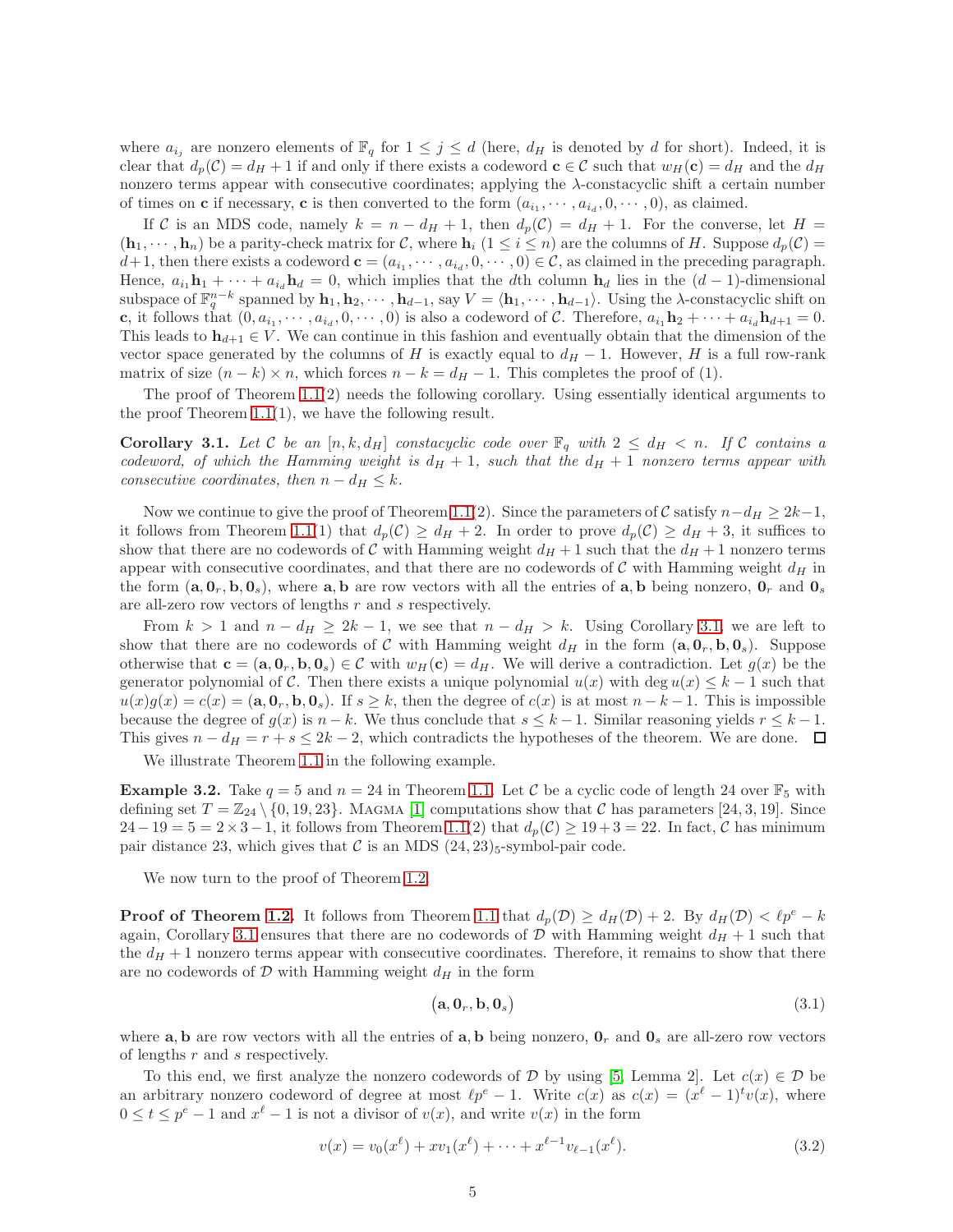[\[5,](#page-8-7) Lemma 2] says that

$$
c_{\bar{t}}(x) = (x^{\ell} - 1)^{\bar{t}} \bar{v}(x)^{p^e} \pmod{x^{\ell p^e} - 1},
$$

where  $\bar{v}(x) \equiv v(x) \pmod{x^{\ell}-1}$  and  $\bar{t} = \min\{\bar{t} \in T \mid \bar{t} \geq t\}$  (The elements of T are nonnegative integers; for the definition of T, the reader may refer to [\[5\]](#page-8-7)), is also a nonzero codeword of  $D$  satisfying  $w_H(c_{\overline{t}}(x)) \leq w_H(c(x)).$ 

Now choosing  $c(x)$  to be any codeword of D with Hamming weight  $d_H$ , [\[5,](#page-8-7) Lemma 2] and [5, Theorem 1] together with their proofs tell us more:

$$
d_H = w_H(c(x)) = w_H(c_{\bar{t}}(x)) = P_{\bar{t}} \cdot N_v,
$$

where  $N_v$  is the number of nonzero  $v_i(x^{\ell})$ 's in [\(3.2\)](#page-4-1) and  $P_{\bar{t}}$  is a positive integer defined in [\(2.1\)](#page-3-1). These facts yield  $d_H = P_t$  or  $d_H = N_v$ , with our assumption that  $d_H$  is a prime number. If (1) holds, we have  $N_v = 1$  since  $N_v \leq \ell$ ; if (2) holds, it follows from  $t \geq 1$  that  $\overline{t} \geq 1$ , and thus  $P_{\overline{t}} \geq 2$  which forces  $N_v = 1$ . In conclusion,  $c(x)$  must be one of the following forms:

$$
c(x) = x^i (x^\ell - 1)^t v_i (x^\ell) \text{ for some } 0 \le i \le \ell - 1.
$$

Expanding  $c(x)$  and using the fact that the degree of  $c(x)$  is at most  $\ell p^e - 1$ , it follows from  $d_H(\mathcal{D}) \geq 3$ that  $c(x)$  cannot have the form  $(3.1)$ . This completes the proof. П

We give two examples to illustrate Theorem [1.2.](#page-2-0)

<span id="page-5-1"></span>**Example 3.3.** Take  $\ell = 3$ ,  $p = 5$  and  $e = 1$  in Theorem [1.2.](#page-2-0) Let  $\mathcal{D}$  be a repeated-root cyclic code of length 15 over  $\mathbb{F}_5$  with generator polynomial  $(x-1)(x^3-1)$ . By Lemma [2.1,](#page-3-2) we see that  $\mathcal D$  has parameters [15, 11, 3]. It is readily checked that the conditions of Theorem [1.2](#page-2-0) are satisfied, and thus the minimum pair distance of D is at least 6. Now the Singleton Bound for symbol-pair codes [\(1.1\)](#page-1-0) gives that D is an MDS  $(15, 6)$ <sub>5</sub>-symbol-pair code.

Example [3.3](#page-5-1) suggests an infinite family of MDS symbol-pair codes with minimum pair distance six as we show below.

<span id="page-5-3"></span>**Corollary 3.4.** Let  $p \geq 5$  be an odd prime number. Then there exists an MDS  $(3p, 6)_p$ -symbol-pair code.

*Proof.* Let  $D$  be a repeated-root cyclic code of length 3p over  $\mathbb{F}_p$  with generator polynomial  $(x-1)(x^3-1)$ . Using Lemma [2.1,](#page-3-2) we see that  $d_H(\mathcal{D}) = 3$ , and so  $\mathcal D$  has parameters [3p, 3p – 4, 3]. Now the desired result follows from Theorem [1.2.](#page-2-0)  $\Box$ 

**Example 3.5.** Take  $\ell = 3$ ,  $p = 7$  and  $e = 1$  in Theorem [1.2.](#page-2-0) Let  $\mathcal{D}$  be a repeated-root cyclic code of length 21 over  $\mathbb{F}_7$  with generator polynomial  $(x-1)^4(x-2)^2(x-4)$ . Using Lemma [2.1,](#page-3-2) it is easy to see that  $D$  has parameters [21, 14, 5]. The conditions of Theorem [1.2](#page-2-0) are satisfied, and thus the pair distance of D is at least 8. MAGMA [\[1\]](#page-8-12) computations show that  $(6, 4, 1, 1, 0_6, 3, 6, 0_9)$ , where  $0_6$  and  $0_9$  denote respectively all-zero row vectors of length  $6$  and  $9$ , is a codeword of  $D$ . Therefore, the true minimum pair distance of  $D$  is 8.

#### <span id="page-5-0"></span>4 Proof of Theorem [1.3](#page-2-1)

The proof of Theorem [1.3](#page-2-1) is presented as follows.

**Proof of Theorem [1.3.](#page-2-1)** (1). Let D be a cyclic code of length 3p over  $\mathbb{F}_p$  with generator polynomial  $g(x) = (x-1)^3(x^2+x+1)$ . Using Lemma [2.1,](#page-3-2) we have that  $\mathcal D$  is a cyclic code over  $\mathbb F_p$  with parameters  $[3p, 3p - 5, 4]$ . Theorem [1.1](#page-1-1) gives  $d_p(\mathcal{D}) \geq 6$  and Corollary [3.1](#page-4-0) implies that there are no codewords of  $\mathcal{D}$ with Hamming weight 5 such that the 5 nonzero terms appear with consecutive coordinates. We are left to show that there are no codewords of  $\mathcal D$  with Hamming weight 4 in the form

<span id="page-5-2"></span>
$$
(\mathbf{a}, \mathbf{0}_u, \mathbf{b}, \mathbf{0}_v) \tag{4.1}
$$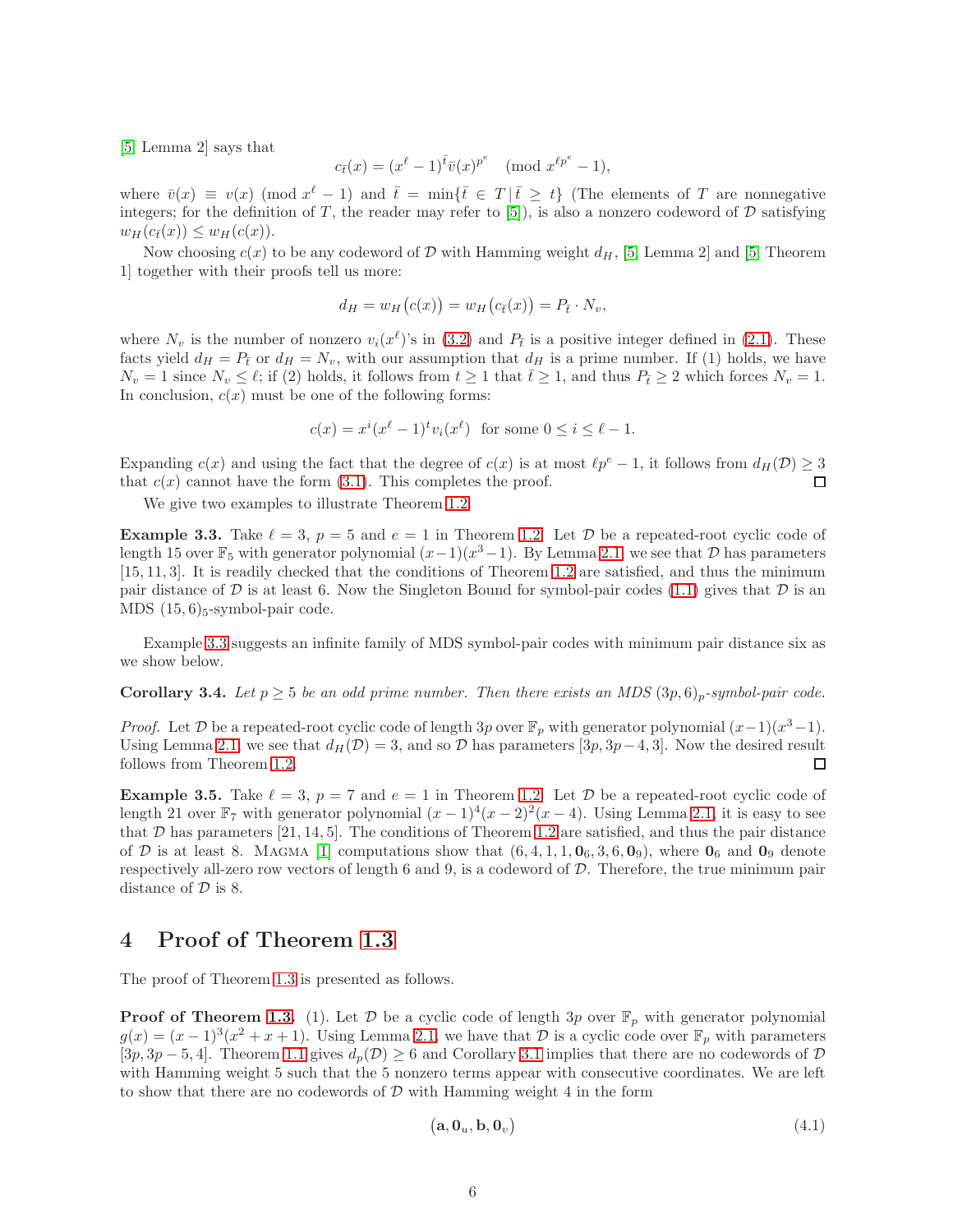where **a**, **b** are row vectors with all the entries of **a**, **b** being nonzero,  $\mathbf{0}_u$  and  $\mathbf{0}_v$  are all-zero row vectors of lengths u and v respectively. Let  $c(x)$  be a minimum Hamming weight codeword of  $D$  of degree at most  $3p-1$ . Write  $c(x)$  as  $c(x) = (x^3-1)^t v(x)$  where  $0 \le t \le p-1$  and  $x^3-1$  is not a divisor of  $v(x)$ , and write  $v(x)$  in the form

<span id="page-6-0"></span>
$$
v(x) = v_0(x^3) + xv_1(x^3) + x^2v_2(x^3).
$$
\n(4.2)

Since  $x^3 - 1$  is a divisor of the generator polynomial  $g(x)$ , we have  $t \ge 1$ . As pointed out in the proof of Theorem [1.2,](#page-2-0) the following equalities hold:

<span id="page-6-1"></span>
$$
4 = w_H(c(x)) = (1+t) \cdot N_v,
$$
\n(4.3)

.

where  $N_v$  is the number of nonzero  $v_i(x^3)$ 's in [\(4.2\)](#page-6-0). There are two possible values for  $N_v$ : If  $t = 3$ , then  $N_v = 1$ ; if  $t = 1$ , then  $N_v = 2$ . The case  $N_v = 1$  clearly implies that  $c(x)$  cannot be in the form [\(4.1\)](#page-5-2). Thus we only need to consider the case  $N_v = 2$  and  $t = 1$ . Assume to the contrary that  $c(x) = (x^3 - 1)v(x)$  is a minimum Hamming weight codeword of  $D$  in the form  $(4.1)$ . Without loss of generality we may suppose that the first coordinate of  $c(x)$  is 1. There are two cases:

Case 1:  $v(x) = v_0(x^3) + xv_1(x^3)$ . The forms of  $(x^3 - 1)v_0(x^3)$  and  $x(x^3 - 1)v_1(x^3)$  can be illustrated by the following table:

| $(x^3-1)v_0(x^3)$ 1 0 0 0 0 0 0 0 0 0 $\cdots$ 0 0 0 |  |  |  |  |  |
|------------------------------------------------------|--|--|--|--|--|
|                                                      |  |  |  |  |  |

where the symbol  $\Box$  marks the possible nonzero terms. To ensure that  $c(x)$  is in the form [\(4.1\)](#page-5-2), the Hamming weight of  $(x^3 - 1)v_0(x^3)$  must be equal to 2 and the coefficient of x in the expansion of  $x(x^3 - 1)v_1(x)$  must be nonzero. Therefore, a positive integer r with  $1 \le r \le p-1$  and three nonzero elements  $a_1, a_2, a_3$  of  $\mathbb{F}_p$  can be found such that

$$
c(x) = 1 + a_1 x + a_2 x^{3r} + a_3 x^{3r+1}.
$$

With  $c(1) = c(\omega) = c(\omega^2) = 0$ , we have  $a_3 = -a_1$  and  $a_2 = -1$ . On the other hand, the first and the second formal derivative of  $c(x)$  respectively gives

$$
c^{(1)}(x) = a_1 - 3rx^{3r-1} - (3r+1)a_1x^{3r}
$$

and

$$
c^{(2)}(x) = -3r(3r-1)x^{3r-2} - 3r(3r+1)a_1x^{3r-1}
$$

Since  $(x-1)^3$  is a divisor of  $c(x)$ , it follows from  $c^{(1)}(1) = c^{(2)}(1) = 0$  that  $a_1 = -1$  and  $6r = 0$ . This is a contradiction, for  $p \geq 5$  is an odd prime number and  $1 \leq r \leq p-1$ .

Case 2:  $v(x) = v_0(x^3) + x^2v_2(x^3)$ . As in the previous case, a positive integer r with  $1 \le r \le p-1$ and three nonzero elements  $a_1, a_2, a_3$  of  $\mathbb{F}_p$  can be found such that

$$
c(x) = 1 + a_1 x^{3r-1} + a_2 x^{3r} + a_3 x^{3p-1}.
$$

With arguments similar to the previous case, we have  $6r = 0$ , a contradiction again. This completes the proof of the first part of Theorem [1.3.](#page-2-1)

(2). Let D be a repeated-root cyclic code of length 3p over  $\mathbb{F}_p$  with generator polynomial  $(x-1)^3(x-1)$  $\omega^2(x-\omega^2)$ . Using Lemma [2.1,](#page-3-2) we have that  $\mathcal D$  is a cyclic code over  $\mathbb F_p$  with parameters  $[3p, 3p-6, 4]$ . Theorem [1.1](#page-1-1) gives  $d_p(\mathcal{D}) \geq 6$ . Using techniques similar to those used in the proof of Theorem [1.1,](#page-1-1) we see that there are no codewords of  $\mathcal D$  with Hamming weight 5 (resp. 6) such that the 5 (resp. 6) nonzero terms appear with consecutive coordinates.

The proof will be completed in three steps.

Step 1. There are no codewords of  $\mathcal D$  with Hamming weight 4 in the form

$$
\big(\mathbf{a},\mathbf{0}_u,\mathbf{b},\mathbf{0}_v\big)
$$

where **a**, **b** are row vectors with all the entries of **a**, **b** being nonzero,  $\mathbf{0}_u$  and  $\mathbf{0}_v$  are all-zero row vectors of lengths  $u$  and  $v$  respectively. It is trivial to see that this holds by the same arguments as in the proof of (1).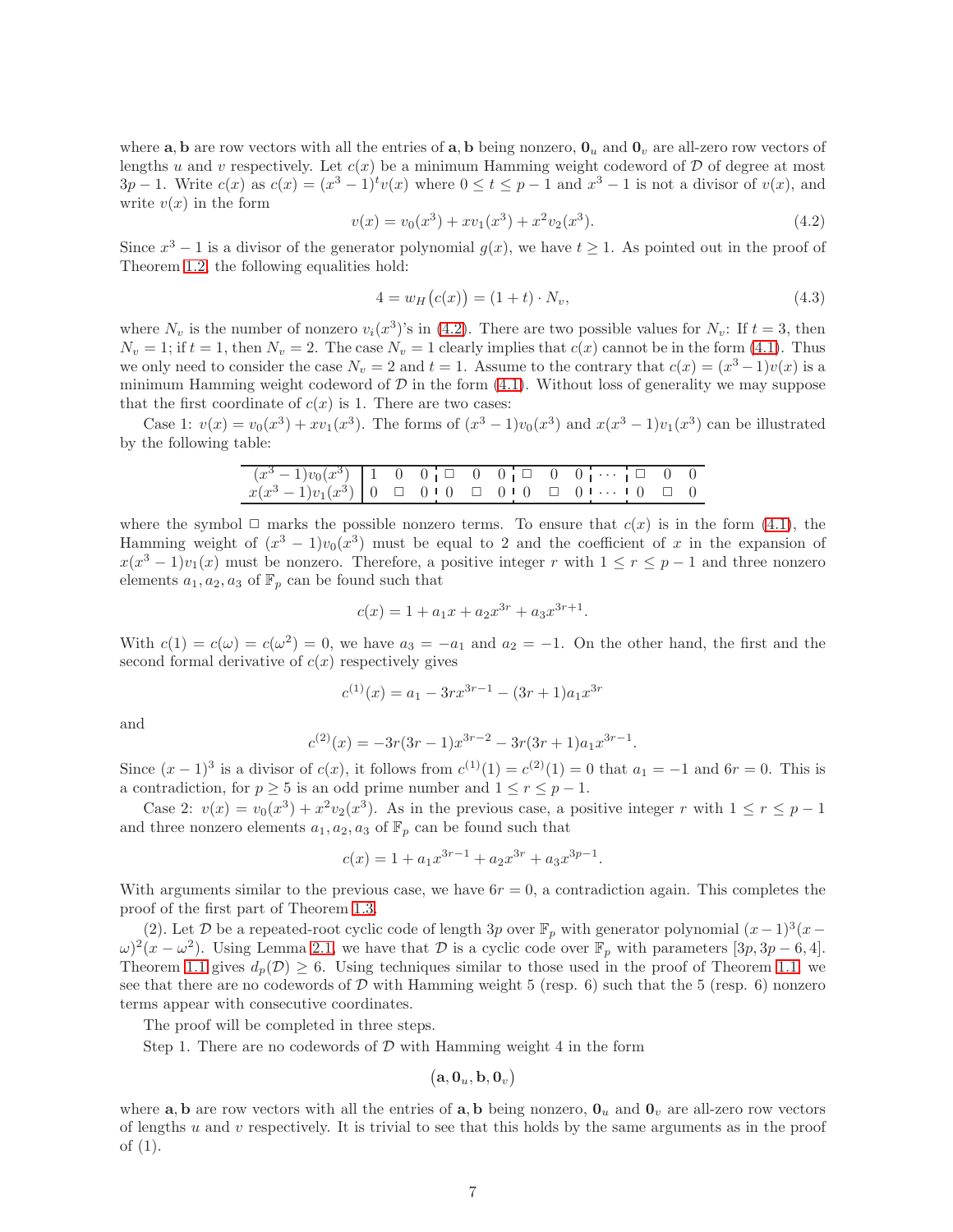Step 2. There are no codewords of  $D$  with Hamming weight 4 in the form

<span id="page-7-0"></span>
$$
(\mathbf{a}, \mathbf{0}_u, \mathbf{b}, \mathbf{0}_v, \mathbf{c}, \mathbf{0}_w). \tag{4.4}
$$

where a, b and c are row vectors with all the entries of a, b and c being nonzero,  $\mathbf{0}_u$ ,  $\mathbf{0}_v$  and  $\mathbf{0}_w$  are all-zero row vectors of lengths u, v and w respectively. Assume to the contrary that  $c(x) = (x^3 - 1)v(x)$  is a minimum Hamming weight codeword of  $\mathcal D$  in the form [\(4.4\)](#page-7-0). Without loss of generality we may suppose that the first coordinate of  $c(x)$  is 1. At this point, we arrive at [\(4.3\)](#page-6-1) again. There are two possible values for  $N_v$ : If  $t = 3$ , then  $N_v = 1$ ; if  $t = 1$ , then  $N_v = 2$ . Clearly,  $c(x)$  cannot be in the form [\(4.4\)](#page-7-0) if  $N_v = 1$ . We are left to consider the case  $N_v = 2$  and  $t = 1$ . We now consider three cases separately.

Case 1.  $c(x) = 1 + a_1x + a_2x^{3r} + a_3x^{3s}$ , where r, s are positive integers with  $1 \le r \ne s \le p-1$  and  $a_1, a_2, a_3$  are nonzero elements of  $\mathbb{F}_p$ . With  $c(1) = c(\omega) = 0$ , we have

$$
1 + a_1 + a_2 + a_3 = 0
$$
 and  $1 + a_1\omega + a_2 + a_3 = 0$ ,

which forces  $a_1 = 0$ , a contradiction.

Case 2.  $c(x) = 1 + a_1x + a_2x^{3r+1} + a_3x^{3s+1}$ , where r, s are positive integers with  $1 \le r \ne s \le p-1$ and  $a_1, a_2, a_3$  are nonzero elements of  $\mathbb{F}_p$ . It follows from  $c(1) = c(\omega)$  that

$$
1 + a_1 + a_2 + a_3 = 0
$$

and

$$
1 + a_1 \omega + a_2 \omega + a_3 \omega = 0.
$$

This is impossible.

Case 3.  $c(x) = 1 + a_1x + a_2x^{3r} + a_3x^{3s+1}$ , where r, s are positive integers with  $1 \le r \ne s \le p-1$  and  $a_1, a_2, a_3$  are nonzero elements of  $\mathbb{F}_p$ . With  $c^{(1)}(1) = c^{(1)}(\omega) = 0$ , we have

$$
a_1 + 3ra_2 + (3s + 1)a_3 = 0
$$

and

$$
a_1 + 3r\omega^2 a_2 + (3s+1)a_3 = 0,
$$

a contradiction.

Step 3. There are no codewords of  $D$  with Hamming weight 5 in the form

$$
\big(\mathbf{a},\mathbf{0}_u,\mathbf{b},\mathbf{0}_v\big)
$$

where **a**, **b** are row vectors with all the entries of **a**, **b** being nonzero,  $\mathbf{0}_u$  and  $\mathbf{0}_v$  are all-zero row vectors of lengths  $u$  and  $v$  respectively. It is easy to see that this case holds.

This completes the proof of the second part of Theorem [1.3.](#page-2-1)

(3). This has been done in Corollary [3.4.](#page-5-3)

(4). By our assumption  $q^2 \equiv 1 \pmod{n}$ , every q-cyclotomic coset modulo n has size one or two. Clearly, the congruence  $q(q + 1) \equiv q + 1 \pmod{n}$  implies that the q-cyclotomic coset containing  $q + 1$ , denoted by  $C_{q+1}$ , has exactly one element. Let C be a cyclic code of length n over  $\mathbb{F}_q$  with defining set  $T = C_0 \bigcup C_1 \bigcup C_{q+1}$ , where  $C_0 = \{0\}$ ,  $C_1 = \{1,q\}$  and  $C_{q+1} = \{q+1\}$ . It is easy to see that C has dimension  $k = n - 4$ .

We will show that the actual value of  $d_H(\mathcal{C})$  is 4 by using the Hartmann-Tzeng Bound (see [\[10,](#page-8-11) Theorem 4.5.6]). Indeed, applying the Hartmann-Tzeng Bound with  $A = \{0,1\}$  and  $B = \{0,q\}$  (since  $gcd(q, n) = 1$ , we obtain  $d_H(\mathcal{C}) \geq 3 + 1 = 4$ . On the other hand, it follows from the Singleton Bound (see [\[10,](#page-8-11) Theorem 2.4.1]) that  $d_H(\mathcal{C}) \leq n - (n-4) + 1 = 5$ . If the Singleton Bound were met, i.e.,  $\mathcal{C}$  is an MDS code with parameters  $[n, n-4, 5]$ , applying [\[10,](#page-8-11) Corollary 7.4.4] to C would give  $k = n-4 \leq q-1$ . This is a contradiction since we are assuming that  $n-4 \geq q$ . We conclude that C is an almost MDS cyclic code over  $\mathbb{F}_q$  with parameters [n, n – 4, 4]. The desired result then follows immediately from Theorem [1.1.](#page-1-1)  $\Box$